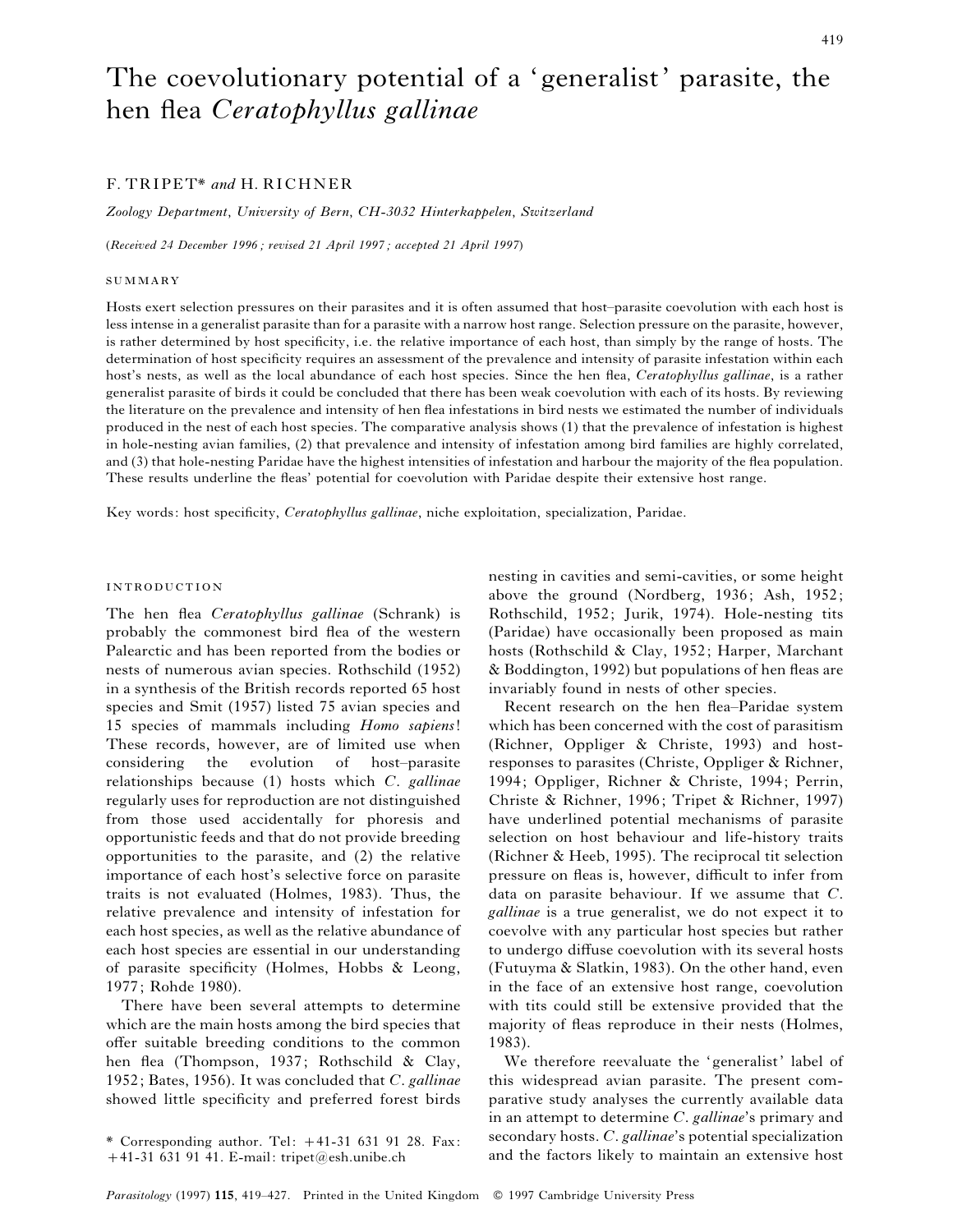Table 1. List of studies reporting the mean prevalence *p* or the mean intensity *i* of *Ceratophyllus gallinae* infestation from bird nests

| Reference                         | Location                  | Year             | <b>Species</b> | Data          |
|-----------------------------------|---------------------------|------------------|----------------|---------------|
| (a) Nordberg $(1936)$             | Helsinki, Finland         | 1929–1933        | 56             | p             |
| (b) Ash $(1952)$                  | Berkshire, England        | 1950             | 30             | p, i          |
| (c) Langer $&$ Tilgner (1957)     | Frankfurt, Germany        | 1955             | 4              | $\mathcal{P}$ |
| (d) Kime $(1962)$                 | Durham, England           | 1954, 1955, 1960 | 6              | p, i          |
| (e) Raes $(1969)$                 | Gent, Belgium             | 1967             |                | $\mathcal{P}$ |
| $(f)$ Jurik $(1974)$              | Former Czechoslovakia     | 1965, 1966       | 69             | p, i          |
| $(g)$ Kiziroglu (1984)            | Munich, Germany           |                  |                | $\mathcal{P}$ |
| (h) Harper <i>et al.</i> $(1992)$ | 2 Study sites             | 1974–1983        |                | p, i          |
| (i) Harper <i>et al.</i> $(1992)$ | Herefordshire, England    |                  |                |               |
| Eeva et al. (1994)<br>(i)         | Harjavalta, Finland       | 1991, 1992       |                | p             |
| $(k)$ Merilä & Allander (1995)    | Gotland Island, Sweden    | 1993             |                | p, i          |
| $(l)$ Rothschild $(1952)$         | Review of British records |                  |                |               |

spectrum in the hen flea and other 'generalist' bird fleas are discussed.

## MATERIALS AND METHODS

*C*. *gallinae*, like most bird fleas, spends little time on the host itself but rather settles in its nest (Marshall, 1981; Lehane, 1991). It breeds during the bird nesting period when the host and its young are available for regular bloodmeals. The larvae develop in the nest material and feed on detritus and undigested blood excreted by the parents (Marshall, 1981; Lehane, 1991). Adult fleas leave the nest shortly after fledging. Some are carried away on the nestlings themselves (Humphries, 1968; and personal observations). The flea larvae remain in the deserted nests and within a few days complete their larval development. The third larval instars spin cocoons, pupate and moult to the adult stage. Most of the imagoes remain quiescent in the cocoons until the next spring (Humphries, 1967; Du Feu, 1987). There are no data available on the optimal temperature and humidity requirements of *C*. *gallinae*'s developmental stages. Larvae of this species are known to tolerate a broad range of humidity (Bates, 1956) and high relative humidity seems beneficial to the survival of imagoes overwintering in cocoons (Humphries, 1967). Emergence from the cocoon is triggered by the spring rise in temperatures and mechanical disturbances (Humphries, 1968).

In theory, *C*. *gallinae*'s main hosts are those avian species in the nests of which the majority of flea offspring surviving to the next breeding event are produced. The majority of the new flea generation overwinters in cocoons in the abandoned nests (Heeb *et al*. 1996). Thus, for a given bird species (*s*) the number of fleas produced in 1 breeding season and surviving to the next spring is roughly equal to:

$$
N(s) = p(s) \cdot i(s) \cdot d(s),\tag{1}
$$

where  $p$  is the mean prevalence or percentage of infested nests; *i* the mean intensity of infestation or

number of fleas overwintering in infested nests; and *d* is the density of hosts' nests. Thus for the flea population as a whole the total number of recruits *W* surviving to the next breeding event is the sum of recruits from the nests of the different host species

$$
W = \Sigma \beta(s) \cdot N(s),\tag{2}
$$

with  $\beta$  as the transmission rate or probability of an offspring finding and infesting a new host's nest.

Although there are no data on transmission rate currently available in the literature; there are a number of studies reporting *p* (percentage of infested nests), and *i* (number and fleas per infested nest) of flea infestations in bird nests. We found 11 such studies (Table 1) concerning a total of 99 different avian species and 2668 bird nests. There were also a few bird species reported by Rothschild (1952) for which they are no other data available other than records of occurrence. *C*. *gallinae* was recorded from the nests of 72 avian species (Table 2).

Except for a few non-specified cases described by Jurik (1974), all *p* and *i* values in these studies were measured either after fledging of the young birds or in the autumn or winter month between 2 bird breeding events. The fleas were either counted directly from discarded nests (studies c, d, g), or extracted using Berlese funnels (b), Tulgren funnels (a), and variations of these methods (h, i, j, k); or thermoelectors (e, f).

Given that most parasite infestations exhibit overdispersion, the precision of the  $p$  and  $i$  values increases with the number of nests examined. We therefore weighed those values by the number of nests involved in the study when calculating the mean *p* and *i* over all studies. Phylogenetic effects were also taken into account by working at the family rather than species level. *P* and *i* values for families for which less than 4 nests were analysed were considered not precise enough to be included in the analysis.

All bird species were assigned to 7 nest categories according to their most common breeding habits.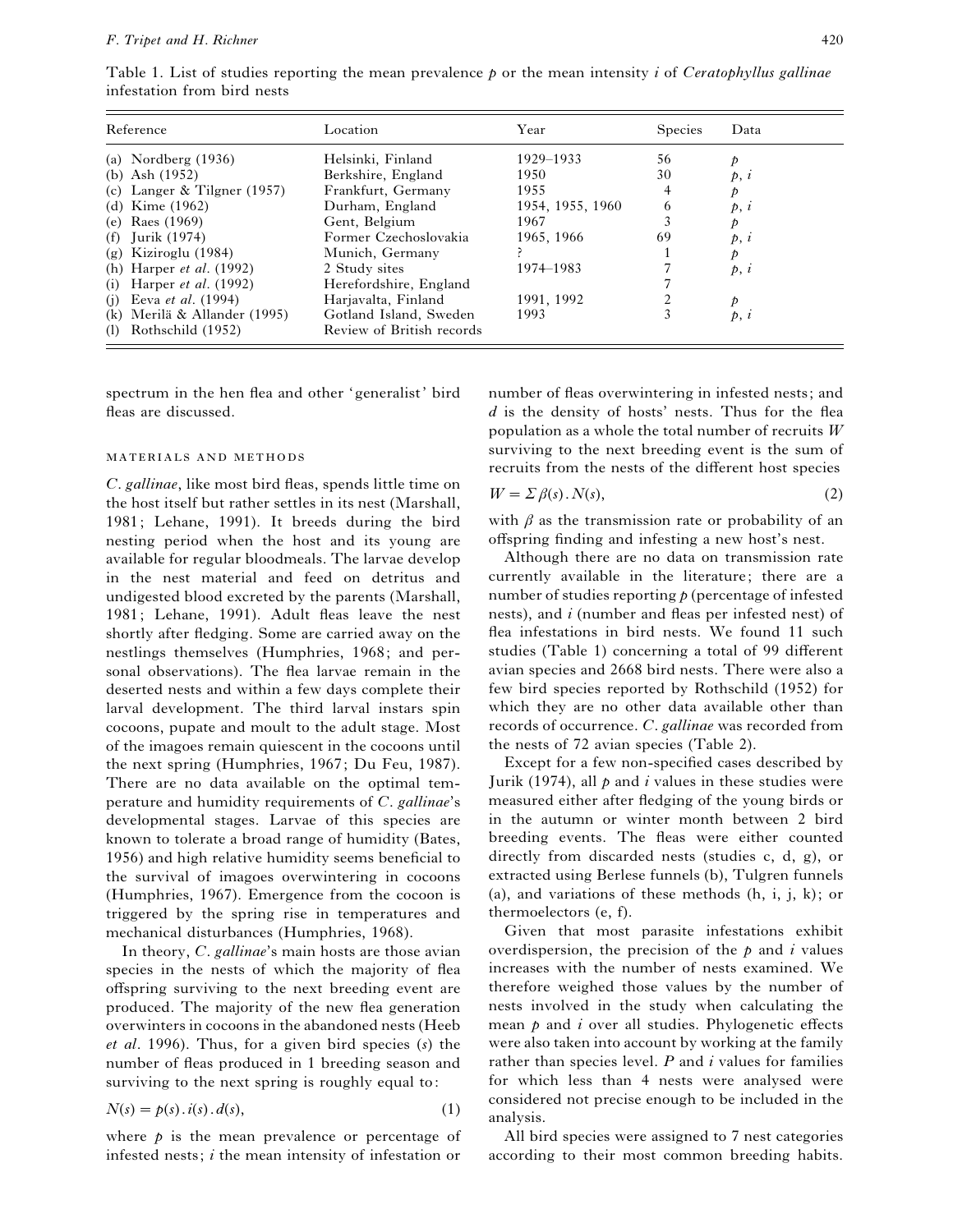(Species whose nests scored positive for the presence of hen fleas are marked with a black dot. Letters in the 'Study' column refer to Table 1.)

| Order           | Family       | Host species                                              | Study               |
|-----------------|--------------|-----------------------------------------------------------|---------------------|
| Accipitriformes | Accipitridae | Accipiter gentilis $\bullet$                              | $\rm{a}$            |
|                 |              | Accipiter nisus $\bullet$                                 | a                   |
|                 |              | Buteo buteo $\bullet$                                     | a                   |
|                 |              | Haliaeetus albicilla $\bullet$                            | a                   |
|                 |              | <i>Circus pygargus</i> $\bullet$                          | b                   |
|                 |              | Pernis apivorous $\bullet$                                | $\mathbf f$         |
| Anseriformes    | Anatidae     | Mergus merganser $\bullet$                                | a                   |
|                 |              | Anas platyrhynchos                                        | f                   |
|                 |              | Somateria mollissima                                      | a                   |
| Apodiformes     | Apodidae     | $A$ pus apus $\bullet$                                    | 1                   |
| Charadriformes  | Charadriidae | Vanellus vanellus                                         | b                   |
| Ciconiformes    | Ciconiidae   | Ciconia ciconia                                           | f                   |
|                 | Ardeidae     | Ixobrychus minutus                                        | $\mathbf f$         |
| Falconiformes   | Falconidae   | <i>Falco peregrinus</i> $\bullet$                         | a                   |
|                 |              | $Falco$ tinnunculus $\bullet$                             | a, f                |
| Columbiformes   | Columbidae   | Columba oenas $\bullet$                                   | $\rm{a}$            |
|                 |              | Columba livia $\bullet$                                   | a, f                |
|                 |              | Columba palumbus                                          | a. b, f             |
|                 |              | Streptopelia decaocto                                     | f                   |
|                 |              | Streptopelia turtur                                       | f                   |
| Galliformes     | Gallinaceae  | Gallus domesticus $\bullet$                               | 1                   |
|                 | Phasianidae  | Perdix perdix $\bullet$                                   | b                   |
|                 |              | Phasianus colchicus $\bullet$                             | 1                   |
| Gruiformes      | Ralidae      | Gallinula chloropus $\bullet$                             |                     |
|                 |              | Fulica atra                                               | a, b, f             |
| Lariformes      | Laridae      | Larus fuscus $\bullet$                                    | a                   |
|                 |              | Larus canus                                               | a                   |
|                 |              | Larus ridibundus                                          | f                   |
|                 | Sternidae    | Sterna hirundo                                            | a                   |
|                 |              | Sterna paradisaea                                         | a                   |
| Passeriformes   | Alaudidae    | Alauda arvensis $\bullet$                                 | a, f                |
|                 |              | Lullula arborea                                           | b                   |
|                 | Corvidae     | Corvus corone $\bullet$                                   | a, b, f             |
|                 |              | Corvus monedula $\bullet$                                 | a, f                |
|                 |              | Pica pica $\bullet$                                       | a, b, f             |
|                 |              | Garullus glandarius                                       | b, f                |
|                 | Certhiidae   | Certhia familiaris $\bullet$                              | a, b, d             |
|                 |              | Certhia brachydactyla                                     | f                   |
|                 | Cinclidae    | $Cinclus$ cinclus $\bullet$                               | 1                   |
|                 | Emberizidae  | Emberiza citrinella $\bullet$                             | l, f                |
|                 |              | Emberiza schoeniclus                                      | b                   |
|                 |              | Emberiza hortulana                                        | a                   |
|                 | Fringillidae | Carduelis cannabina $\bullet$                             | b, f                |
|                 |              | Carduelis chloris $\bullet$                               | l, f                |
|                 |              | Fringilla coelebs $\bullet$                               | a, b, f             |
|                 |              | $Pyrrhula pyrrhula$ $\bullet$                             | $\rm{a}$            |
|                 |              | $Serinus$ serinus                                         | f                   |
|                 |              | Carduelis carduelis                                       | $\mathbf f$         |
|                 |              | Coccothr. Coccothraustes                                  | f                   |
|                 | Hirundinidae | Delichon urbica $\bullet$                                 | a, f                |
|                 |              | Hirundo rustica $\bullet$                                 | a, f                |
|                 |              | Riparia riparia $\bullet$                                 | a, f                |
|                 | Laniidae     | Lanius cristatus                                          | f                   |
|                 | Motacillidae |                                                           | a, b                |
|                 |              | Anthus pratensis $\bullet$<br>Anthus spinoletta $\bullet$ |                     |
|                 |              |                                                           | a, f                |
|                 |              | Motacilla alba $\bullet$                                  | a, f<br>f           |
|                 |              | Anthus trivialis                                          |                     |
|                 | Muscicapidae | Muscicapa striata $\bullet$                               | a, b, f             |
|                 |              | <i>Ficedula albicollis</i> $\bullet$                      | f                   |
|                 |              | Ficedula hypoleuca $\bullet$                              | a, c, d, h, i, j, k |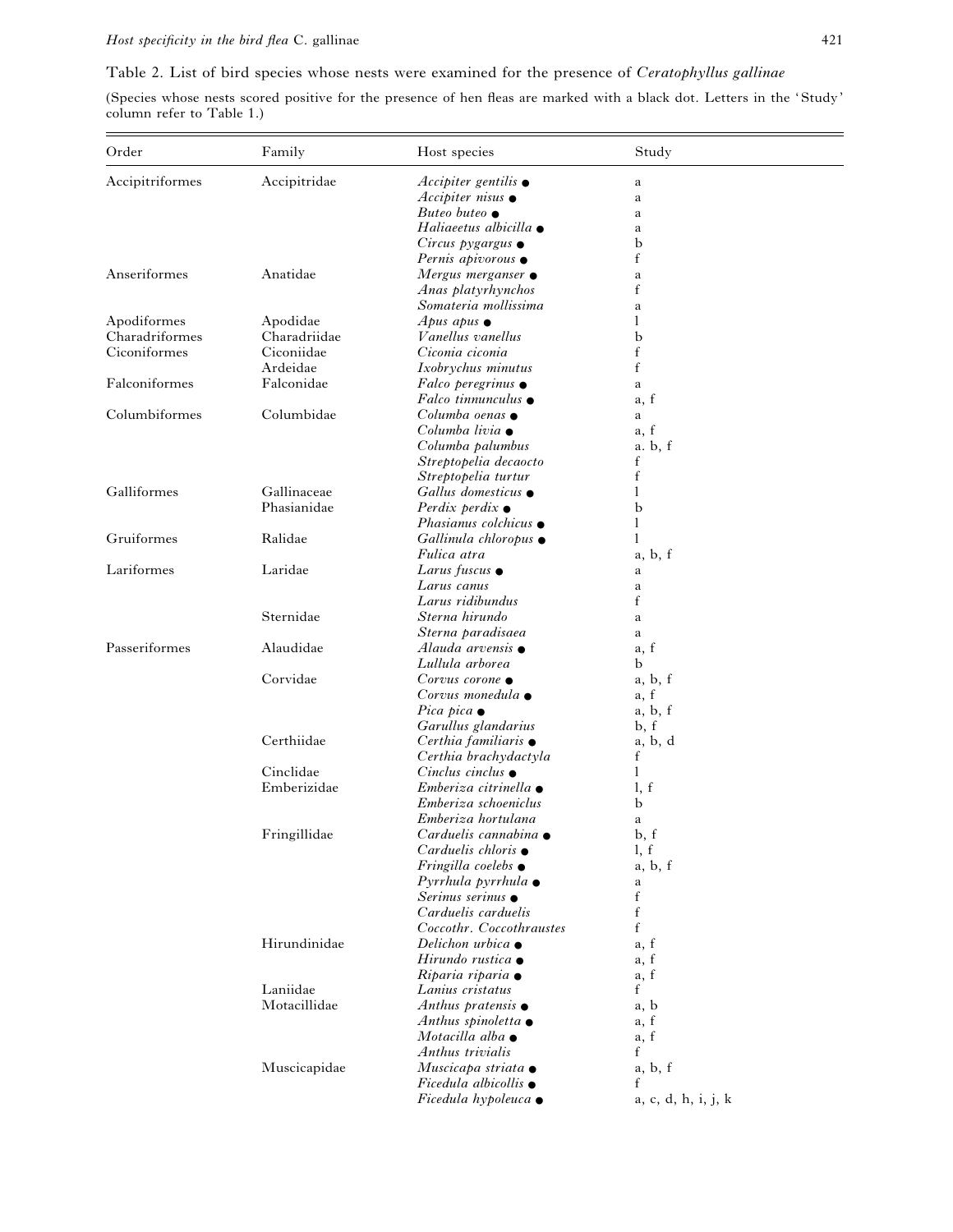## *F*. *Tripet and H*. *Richner* 422

Table 2. (*cont*.)

| Paridae<br>$A$ egithalos caudatus $\bullet$<br>b<br>Parus ater $\bullet$<br>a, d, f, h, i<br>b, c, d, e, f, h, i, k<br>Parus caeruleus $\bullet$<br>Parus major $\bullet$<br>a, b, c, d, e, f, g, h, i, j, k<br>Parus montanus $\bullet$<br>a<br>f, h, i<br>Parus palustris $\bullet$<br>Passeridae<br>Passer domesticus $\bullet$<br>a, f<br>e, f<br>Passer montanus $\bullet$<br>Prunellidae<br>b, f<br>Prunella modularis $\bullet$ |  |
|----------------------------------------------------------------------------------------------------------------------------------------------------------------------------------------------------------------------------------------------------------------------------------------------------------------------------------------------------------------------------------------------------------------------------------------|--|
|                                                                                                                                                                                                                                                                                                                                                                                                                                        |  |
|                                                                                                                                                                                                                                                                                                                                                                                                                                        |  |
|                                                                                                                                                                                                                                                                                                                                                                                                                                        |  |
|                                                                                                                                                                                                                                                                                                                                                                                                                                        |  |
|                                                                                                                                                                                                                                                                                                                                                                                                                                        |  |
|                                                                                                                                                                                                                                                                                                                                                                                                                                        |  |
|                                                                                                                                                                                                                                                                                                                                                                                                                                        |  |
|                                                                                                                                                                                                                                                                                                                                                                                                                                        |  |
|                                                                                                                                                                                                                                                                                                                                                                                                                                        |  |
| Sittidae<br>b, f, h, i<br>Sitta europea $\bullet$                                                                                                                                                                                                                                                                                                                                                                                      |  |
| Sturnidae<br>Sturnus vulgaris $\bullet$<br>a, b, f                                                                                                                                                                                                                                                                                                                                                                                     |  |
| Oriolus oriolus<br>f                                                                                                                                                                                                                                                                                                                                                                                                                   |  |
| f, 1<br>Sylvidae<br>Phylloscopus collybita $\bullet$                                                                                                                                                                                                                                                                                                                                                                                   |  |
| $Phylloscopy$ trochilus $\bullet$<br>a, b                                                                                                                                                                                                                                                                                                                                                                                              |  |
| Regulus regulus $\bullet$<br>a                                                                                                                                                                                                                                                                                                                                                                                                         |  |
| $Sylvia\,borin\bullet$<br>a, f                                                                                                                                                                                                                                                                                                                                                                                                         |  |
| $Sylvia$ communis $\bullet$<br>a, f                                                                                                                                                                                                                                                                                                                                                                                                    |  |
| f<br>Acrocephallus arundinaceus                                                                                                                                                                                                                                                                                                                                                                                                        |  |
| $\mathbf f$<br>Acrocephallus scirpaceus                                                                                                                                                                                                                                                                                                                                                                                                |  |
| $\mathbf f$<br>Acrocephallus palustris                                                                                                                                                                                                                                                                                                                                                                                                 |  |
| f<br>Hippolais icterina                                                                                                                                                                                                                                                                                                                                                                                                                |  |
| f<br>Locustella fluviatilis                                                                                                                                                                                                                                                                                                                                                                                                            |  |
| $\mathbf f$<br>Sylvia attricapilla                                                                                                                                                                                                                                                                                                                                                                                                     |  |
| f<br>Sylvia curruca                                                                                                                                                                                                                                                                                                                                                                                                                    |  |
| $\mathbf{f}$<br>Sylvia nisoria                                                                                                                                                                                                                                                                                                                                                                                                         |  |
| Troglodytidae<br>b, f<br>$Troglodvtes$ troglodytes $\bullet$                                                                                                                                                                                                                                                                                                                                                                           |  |
| Turdidae<br>a, b, f<br>Erithacus rubecula $\bullet$                                                                                                                                                                                                                                                                                                                                                                                    |  |
| Oenanthe oenanthe $\bullet$<br>$\rm{a}$                                                                                                                                                                                                                                                                                                                                                                                                |  |
| Phoenicurus ochruros $\bullet$<br>f                                                                                                                                                                                                                                                                                                                                                                                                    |  |
| a, c, d, f, h, i<br>Phoenicurus phoenicurus $\bullet$                                                                                                                                                                                                                                                                                                                                                                                  |  |
| Saxicolla rubetra $\bullet$<br>a                                                                                                                                                                                                                                                                                                                                                                                                       |  |
| Turdus merula $\bullet$<br>a, b, f                                                                                                                                                                                                                                                                                                                                                                                                     |  |
| Turdus musicus $\bullet$<br>a                                                                                                                                                                                                                                                                                                                                                                                                          |  |
| Turdus philomelos $\bullet$<br>a, b, f                                                                                                                                                                                                                                                                                                                                                                                                 |  |
| Turdus pilaris $\bullet$<br>a                                                                                                                                                                                                                                                                                                                                                                                                          |  |
| $\mathbf f$<br>Upupidae<br>$U$ pupa epops                                                                                                                                                                                                                                                                                                                                                                                              |  |
| Piciformes<br>Picidae<br>Dendrocopos major $\bullet$<br>a, b                                                                                                                                                                                                                                                                                                                                                                           |  |
| $Dryocopus$ martius $\bullet$<br>$\mathbf{a}$                                                                                                                                                                                                                                                                                                                                                                                          |  |
| f<br>$\int$ ynx torquilla $\bullet$                                                                                                                                                                                                                                                                                                                                                                                                    |  |
| Podicepidiformes<br>Podicepididae<br>Podiceps auritus $\bullet$<br>$\mathbf{a}$                                                                                                                                                                                                                                                                                                                                                        |  |
| Podiceps cristatus<br>a, f                                                                                                                                                                                                                                                                                                                                                                                                             |  |
| Procellariformes<br>Hydrobatidae<br>1<br>$Hydrobates$ pelagicus $\bullet$                                                                                                                                                                                                                                                                                                                                                              |  |
| Strigiformes<br>Strigidae<br>Aegolius funereus $\bullet$<br>$\mathbf{a}$                                                                                                                                                                                                                                                                                                                                                               |  |
| Asio otus $\bullet$<br>1                                                                                                                                                                                                                                                                                                                                                                                                               |  |
| b<br>Athene noctua $\bullet$                                                                                                                                                                                                                                                                                                                                                                                                           |  |
| Bubo bubo $\bullet$<br>a, f                                                                                                                                                                                                                                                                                                                                                                                                            |  |
| $Strix$ aluco $\bullet$<br>1                                                                                                                                                                                                                                                                                                                                                                                                           |  |
| 1<br>$Ty$ to alba $\bullet$                                                                                                                                                                                                                                                                                                                                                                                                            |  |

Nest categories were respectively: 'tree holes' for nests in tree holes and nest boxes, 'crevices' for nests built in partial hollows in wood or rock structures, 'tree' for open nests high in trees, 'bushes' for open nests in small trees and shrubs, 'ground' for nests on or near the ground, 'mud nests' for the mud nests and excavations of Hirundinidae, and 'floating nests' of Ralidae and Podicepididae.

# *Parasite reproduction* N(s) *per species*

Estimations of the number of flea individuals *N*(*s*) produced/ $km^2$  of lowland forest for the commonest host species were calculated using eqn (1). Because of the overdispersion of flea infestations more importance was given to between-nest variations rather than between-study variations. Thus the *p* and *i* means from each study were first multiplied by the number of nests analysed in that study. These products were then summed up and divided by the total number of nests analysed when calculating the mean *p* and *i* of infestation over all studies. Data on densities of bird breeding pairs in lowland oak dominated forest habitat are mean values calculated from Glutz von Blotzheim & Bauer (1980) for central Western Europe.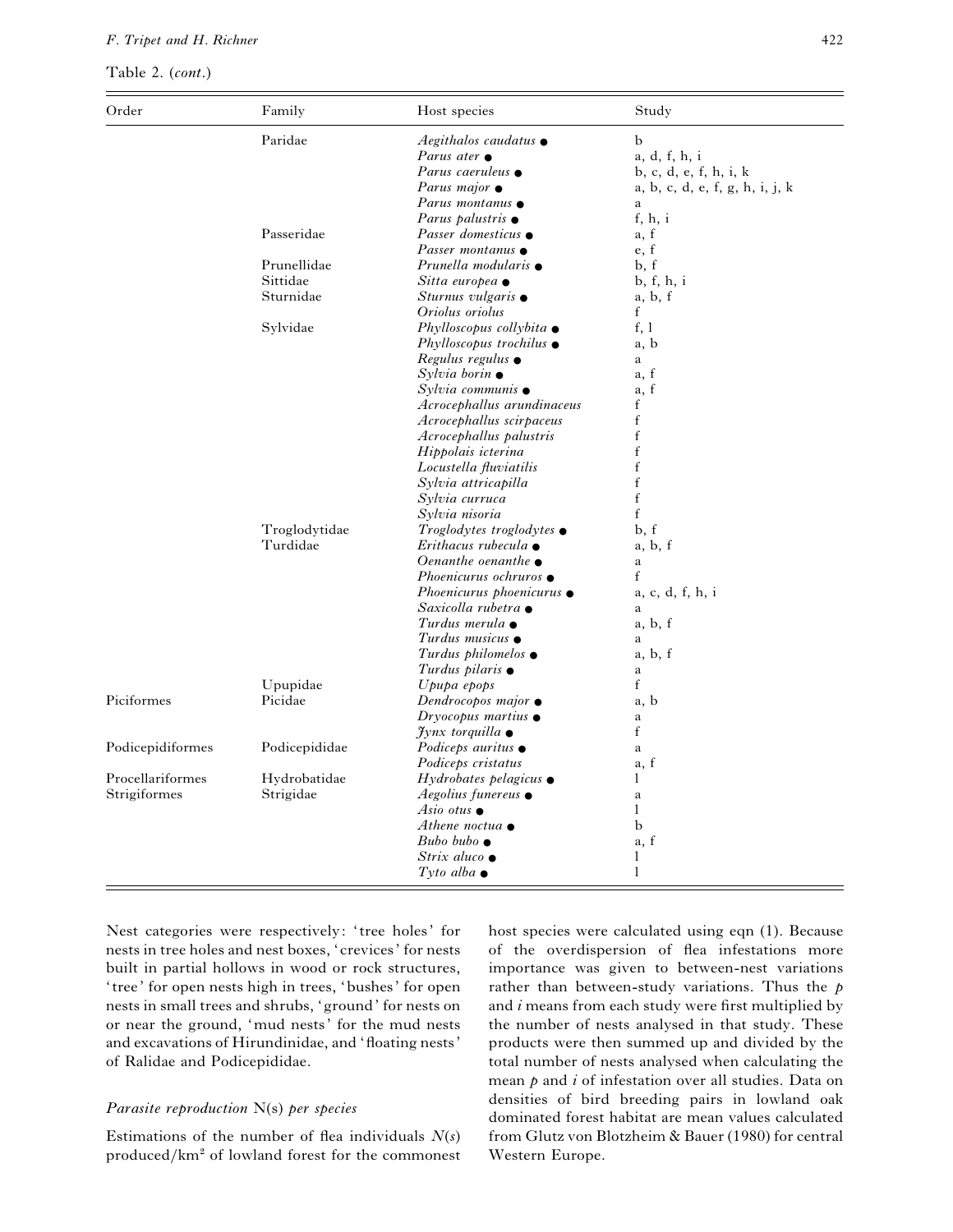

Fig. 1. Distribution of prevalence *p* of infestation of *Ceratophyllus gallinae* in the nests of avian families.



Fig. 2. Distribution of the intensity *i* of infestation of *Ceratophyllus gallinae* in infested nests. Data were available for 20 avian families only. The measure of *i* is based on infested nests only (see Materials and Methods section). Families which do not harbour fleas are therefore excluded from the figure.

Statistical analyses were made using SYSTAT (Wilkinson, 1992). Data were checked for nonnormality and heterogeneity of variance. General linear models were performed on GLMstat (Beath, 1995).

# **RESULTS**

Among the studies surveyed here, *C*. *gallinae* was detected in 93 $\%$  of the examined nests (2469 infested out of 2668). *C. gallinae* was found in 61 $\frac{\partial}{\partial 0}$  of the species (60 out of 99) for which *p* or *i* was recorded (Figs 1 and 2).

# *Prevalence and host nest type*

The relationship between the prevalence of infestation of bird families and the nest type of the taxa



Fig. 3. Prevalence of hen flea infestation according to host nest type. Vertical bars are standard deviations derived from the GLM (see Results section and Table 3). Above the standard deviation bars are the number of families examined and the number of nests analysed (parentheses).

Table 3. Influence of the avian host nest type on the prevalence of infestation by *Ceratophyllus gallinae*

(Within nest category *p* values are family means in order to minimize phylogenetic bias.)

| Model                        | Deviance $D.F. \Delta D$ |          |     | AD.F. |         |
|------------------------------|--------------------------|----------|-----|-------|---------|
| Null model 1024<br>Nest type | 151.9                    | 47<br>41 | 872 | 6     | < 0.001 |

was investigated by using a general linear model with binomial error distribution. Nest type had a strong influence on prevalence of infestation (Fig. 3) (Table 3). No *C*. *gallinae* individuals were found in floating nests.

# *Prevalence and intensity of infestation*

There is a positively exponential correlation between the mean prevalence and per-nest intensities ( $log_e$  value) of infestations ( $r = 0.857$ ;  $n = 20$ ;  $P < 0.001$ ) (Fig. 4) among bird families. Avian families using tree hollows and those using various crevices have the highest  $p$  and  $i$  values. At a comparable prevalence of infestation, the Paridae have the highest intensity of flea infestation among the hole nesting families.

# *Parasite reproduction* N(s) *per species*

Estimations of the number of flea individuals *N*(*s*) produced/ $km^2$  of lowland forest which is the habitat of the commonest host species show that in that habitat 93% of the parasite population (140552 out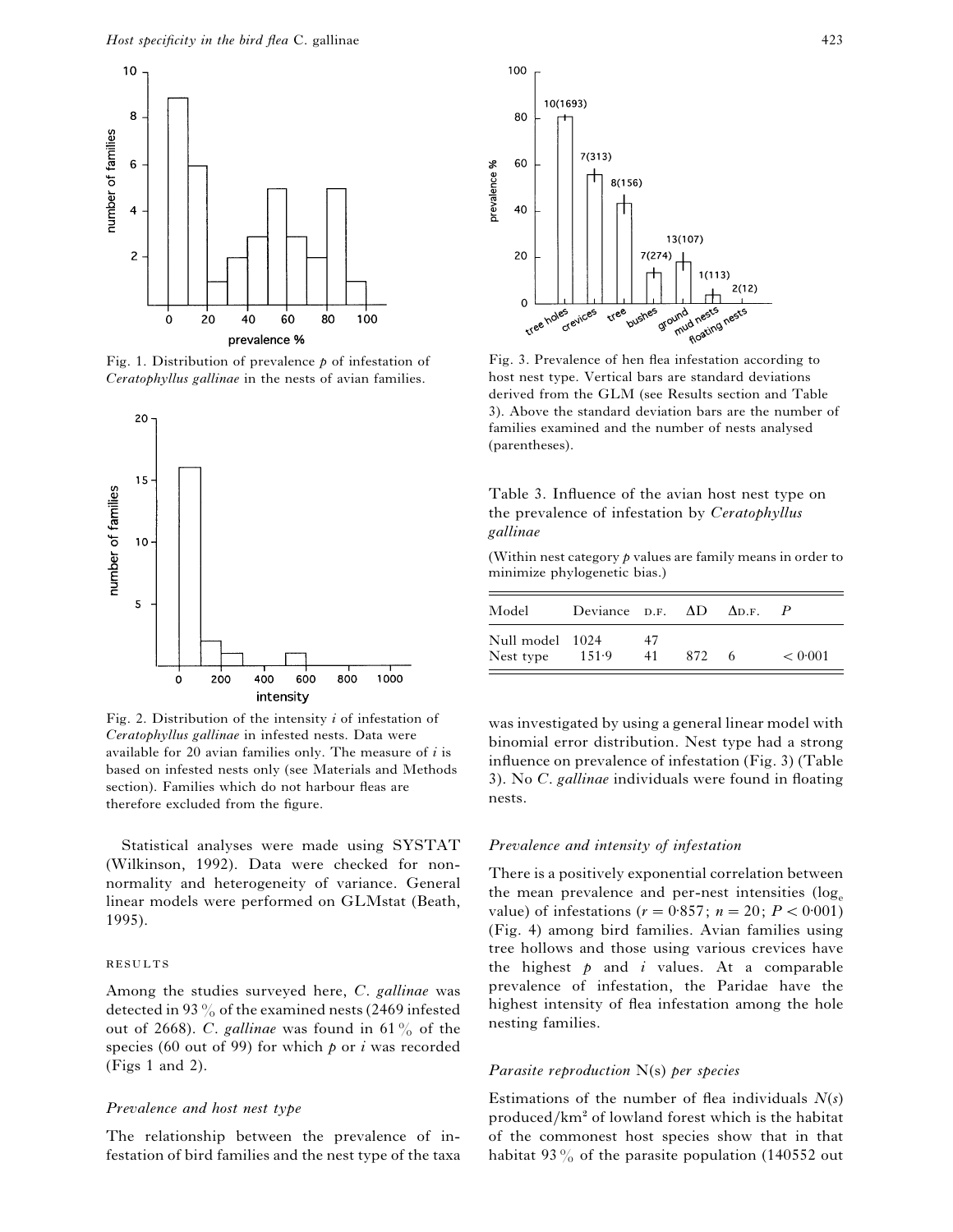

Fig. 4. Relationship between mean intensity and prevalence of infestation. In order to minimize phylogenetic effects, within nest types,  $p$  and *i* values are family means calculated from the species data. Excluded from this graph are families for which *p* and *i* = 0 (Ralidae, Podicepididae, Anatidae, Sternidae, Lanniidae and Columbidae). Symbols are  $\bullet$  nest-holes,  $\bullet$  crevices,  $\blacktriangledown$  tree crowns,  $\boxplus$  bushes,  $\triangle$  ground and  $\blacksquare$  mud nests.

of 150743 individuals) is produced in the holenesting Paridae (Fig. 5, shaded bars).

Altogether,  $99.8\%$  of the hen flea population overwinters in the 9 hole-nesting species (Fig. 5). Blue and great tits harbour most of the *C*. *gallinae* individuals because they are the most common tit species in that habitat. For these two species there were 8 and 6 studies respectively in which *p* and *i* were measured. Although there was no significant difference in prevalence between the two species (Wilcoxon signed rank test:  $Z = 1:214$ ;  $n = 16$ ;  $P =$ 0±225), a pairwise comparison shows that blue tits tend to have higher intensities of infestation (Wilcoxon signed rank test:  $Z = 1.782$ ;  $n = 12$ ;  $P =$ 0±075). There are too few studies to compare these *p* and *i* values with those of coal tits and marsh tits. These species, however, have *p* and *i* values of the same order of magnitude (Fig. 6).

## **DISCUSSION**

## *Host spectrum of Ceratophillidae*

Although the hen flea is a frequent ectoparasite of most forest bird species nesting in cavities and crevices, the Paridae seem to offer optimal conditions for its reproduction. This does not exclude that in habitats where tit species are less common *C*. *gallinae* can successfully maintain itself on alternative host species. There is some evidence that in NorthAmerica *C*. *gallinae* first infested poultry houses before invading indigenous wild bird species (Rothschild & Clay, 1952). Furthermore, there are reports in the literature suggesting that *C*. *gallinae* may locally breed in great numbers in tree crown nests of crows (Rothschild & Clay, 1952). Nest sites that offer suboptimal conditions for *C*. *gallinae* are often ecological niches of other ceratophillid bird fleas. *Dasypsyllus gallinulae* commonly infests birds nesting in shrubs and low trees, *C*. *garei* moist nests on or near the ground, and *C*. *vagabundus insularis* cliff nests (Traub, Rothschild & Haddow, 1983). Other Ceratophillidae are known specialists. *C*. *rossittensisrossittensis*parasitizescrows,*Corvuscorone*, *C*. *affinis affinis* swallows, *Hirundo rustica*; whilst 4 other species, *C*. *caliotes*, *C*. *delichoni*, *C*. *fareni fareni* and *C*. *hirundinis*, are all parasites of the house martin *Delichon urbica* (Traub *et al*. 1983). Apart from these specialists, many bird fleas have been recorded in a variety of host's nests and hence apparently exhibit extensive overlap in host exploitation.

## *Width of the host spectrum of* Ceratophyllus gallinae

Overall, our survey shows that hole-nesting birds are the main hosts of *C*. *gallinae* and appearance in the nests of other species seems less predictable. The host spectrum maintained among the hole and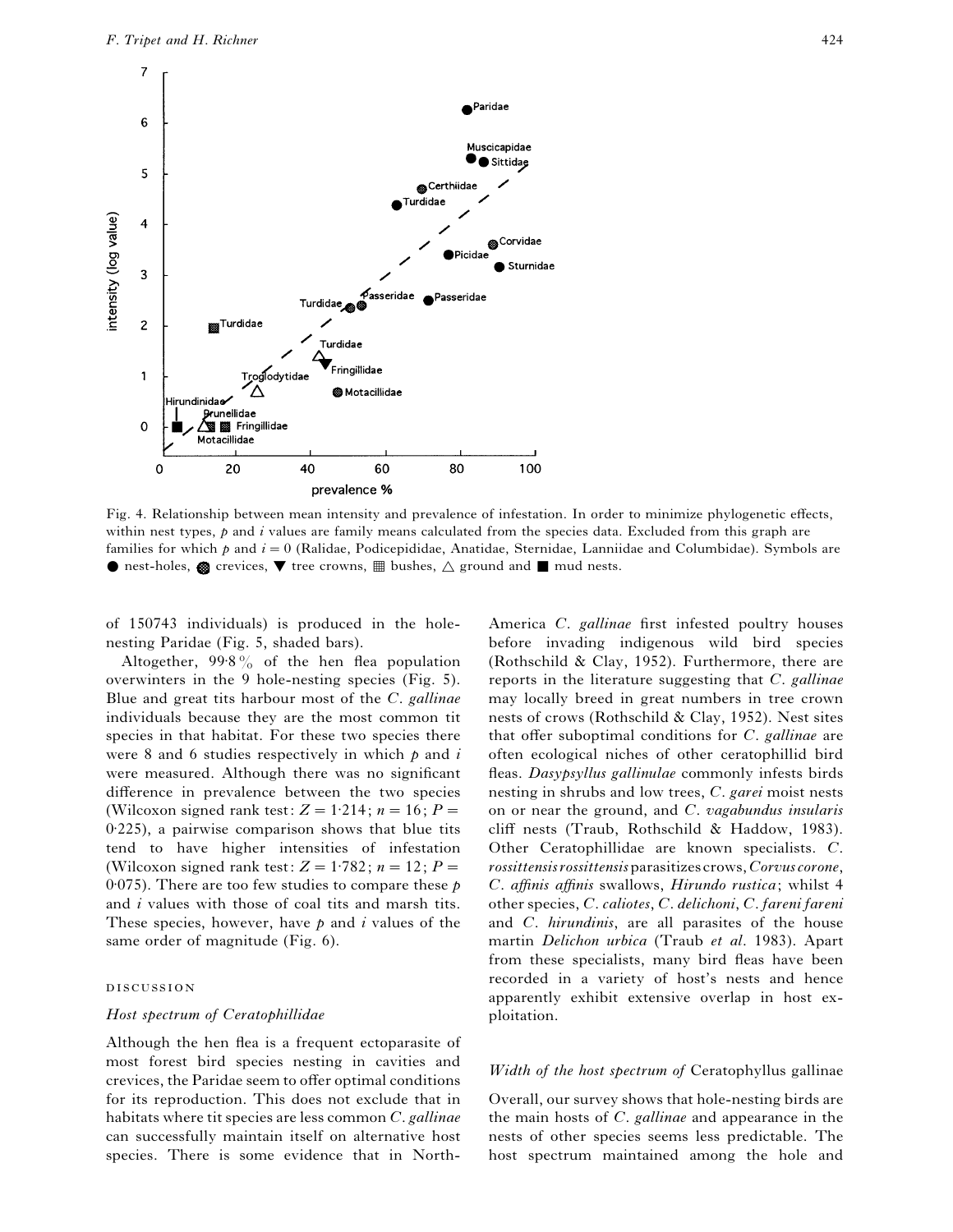

Fig. 5. Number of fleas produced in the nest of different species  $(N(s))$  in a hypothetical lowland forest community. Shaded bars are hole-nesting Paridae. \*Picidae family means were used because no data are available for the great spotted woodpecker (*Dendrocopos major*).



Fig. 6. Relationship between mean intensities and prevalence of infestation in hole-nesters of the family Paridae. Next to the species' names are the number of studies involved and the number of nests analysed (parentheses).

crevice nesters is considerable, however, and contrasts with the rather narrow spectrum of the ceratophillid species typical for colonial breeding

birds such as, for example, swallows and house martins. The spatial and temporal distribution of the main hosts of bird ectoparasites is likely to determine the potential for gene flow among subpopulations from different host species, and is therefore of importance for the evolution and maintenance of host spectrum width.

When the main host is overdispersed, as is the case in the colonially breeding swallow and house martin, both flea immigration rates and variation in ecological conditions within the host colony will be low. These two conditions lead to little gene flow and narrow selection pressures, and will therefore favour parasite specialization on a single host species. In contrast, if the main hosts are underdispersed, as is the case for territorial hole-nesters, variation in ecological condition among nests is larger and gene flow between flea subpopulations and metapopulations from different habitats is higher. A broad tolerance of nest texture, temperature and humidity by the egg, larval and adult flea stages may be favoured, which also facilitates the exploitation of additional host species. Under these conditions a wider host-spectrum will be maintained even if the majority of parasites breed on the main host. Furthermore, specialization on an underdispersed host would increase the risk of not finding a suitable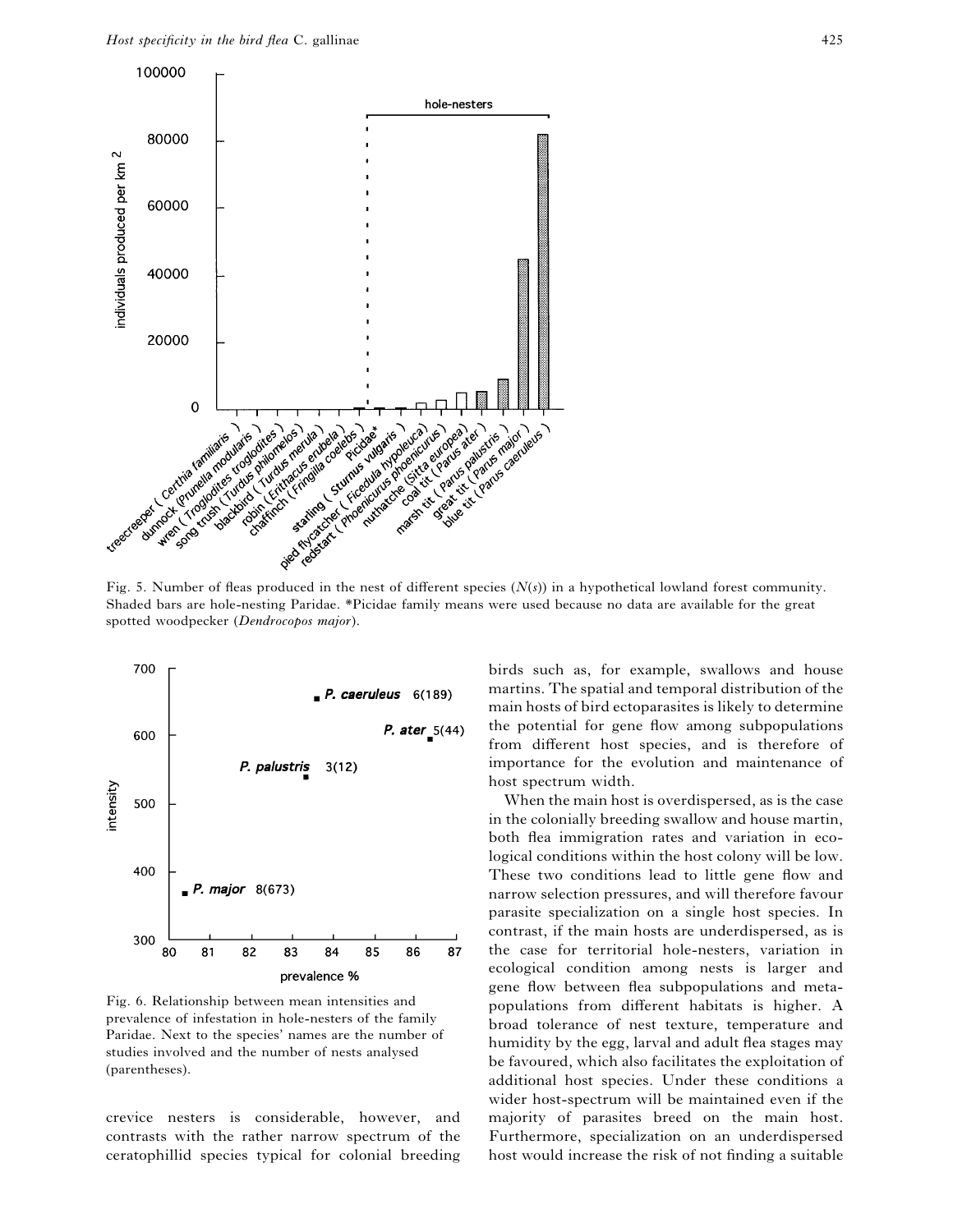

Fig. 7. The contrast between the number of parasites produced in permanent nest sites (hollows, crevices) and in yearly nests. Arrows symbolize the transmission of recruits from each type of nest.

host, and the fleas' host spectrum may therefore reflect the trade-off between the benefits from a high reproductive rate on an optimal host and the cost of not finding the optimal host for reproduction.

There is also a temporal scale which may be of importance for the question why a wide host spectrum is maintained among the hole nesting bird species. Most of these bird species do not excavate a breeding site but use naturally occurring tree holes, which generally appear when dead branches fall off the tree trunk. The holes are small first and become bigger over time. The body size related dominance hierarchy of potential host species leads to the pattern that smaller bird species occupy the nesting hole first, and larger species later. Other holes are excavated by woodpeckers and later used by other forest birds. *C*. *gallinae* subpopulations maintain themselves in hole nests from one year to another (Fig. 7), and may therefore encounter a new host species every following year. These naturally occurring changes in host species will therefore prevent specialization on one single host species.

Experiments have also shown that birds avoid infested nest sites (Oppliger *et al*. 1994; Christe *et al*. 1994). Hen fleas dispersing from unused nest boxes invariably migrate upwards in trees (Humphries, 1968). This behaviour increases the encounter rate with foraging tits, but it will also favour encounters with other tree-foraging bird species. Also, it is not known if hen fleas are phenotypically plastic in their dispersal behaviour and if individuals bred from ground and bush nests, which are used only for one season disperse earlier in search of a host than hen fleas bred from repeatedly used nest holes. Although the present data seem unequivocal concerning the coevolutionary potential between hen fleas and Paridae, evidence for coadaptations and trade-offs

(Futuyma & Moreno, 1988; Thompson, 1994) that would decrease the fitness of fleas infesting secondary hosts is slim.

## *Relationship between intensity and prevalence*

There are different mutually non-exclusive mechanisms that might account for the relationship between  $i$  and  $p$  exhibited by hen fleas. (1) Host–parasite compatibility: low intensities of infestations in unsuitable hosts may be coupled with apparent low prevalence if the nest conditions are poor both for developmental stages and for adult survival. (2) Nest type: ground and bush nests are usually not used from one year to the next. Cavities and nestboxes on the contrary are often in limited supply and occupied by birds year after year. Once infested by fleas, they probably remain so for several flea generations (Fig. 7), hence higher prevalence. (3) Host choice: selection is predicted to favour individuals that maximize their encounter rate with suitable hosts. This should lead to the evolution of complex non-random dispersal and host searching behaviour, which may account for some of the variation in prevalence of *C*. *gallinae* among its host species.

# *Further studies*

A growing number of studies show that parasites can specialize despite an apparent long list of hosts (Thompson, 1994). This study reveals that holenesting Paridae are the main hosts of the 'generalist' *C*. *gallinae*. The spatial and temporal scale of this study, however, allows few inferences at lower levels of organization. A better understanding of the interaction of the hen flea with its host–complex would require experimental data on the reproductive rates and the transmission rate  $\beta$  of individual fleas on different hosts and in different habitats. Although the mobility of bird fleas does not favour extensive genetic differentiation between habits, the understanding of bird–flea interactions would gain from a genetic approach. To this end, the estimation of the degree of genetic differentiation between spatially distinct parasite populations, and the evaluation of within-population variance and phenotypic plasticity are fundamental.

The work was supported by a Swiss National Science Foundation Grant (31.43570.95 to H.R.).

## **REFERENCES**

- ASH, J. (1952). Siphonaptera bred from birds' nests. *Entomologists*' *Monthly Magazine* **88**, 217–222.
- BATES, J. K. (1956). Host selection in bird fleas. *Journal of Animal Ecology* **25**, 475–476.
- BEATH, K. J. (1995). *GLMStat User Manual*. Version 1.5.1.